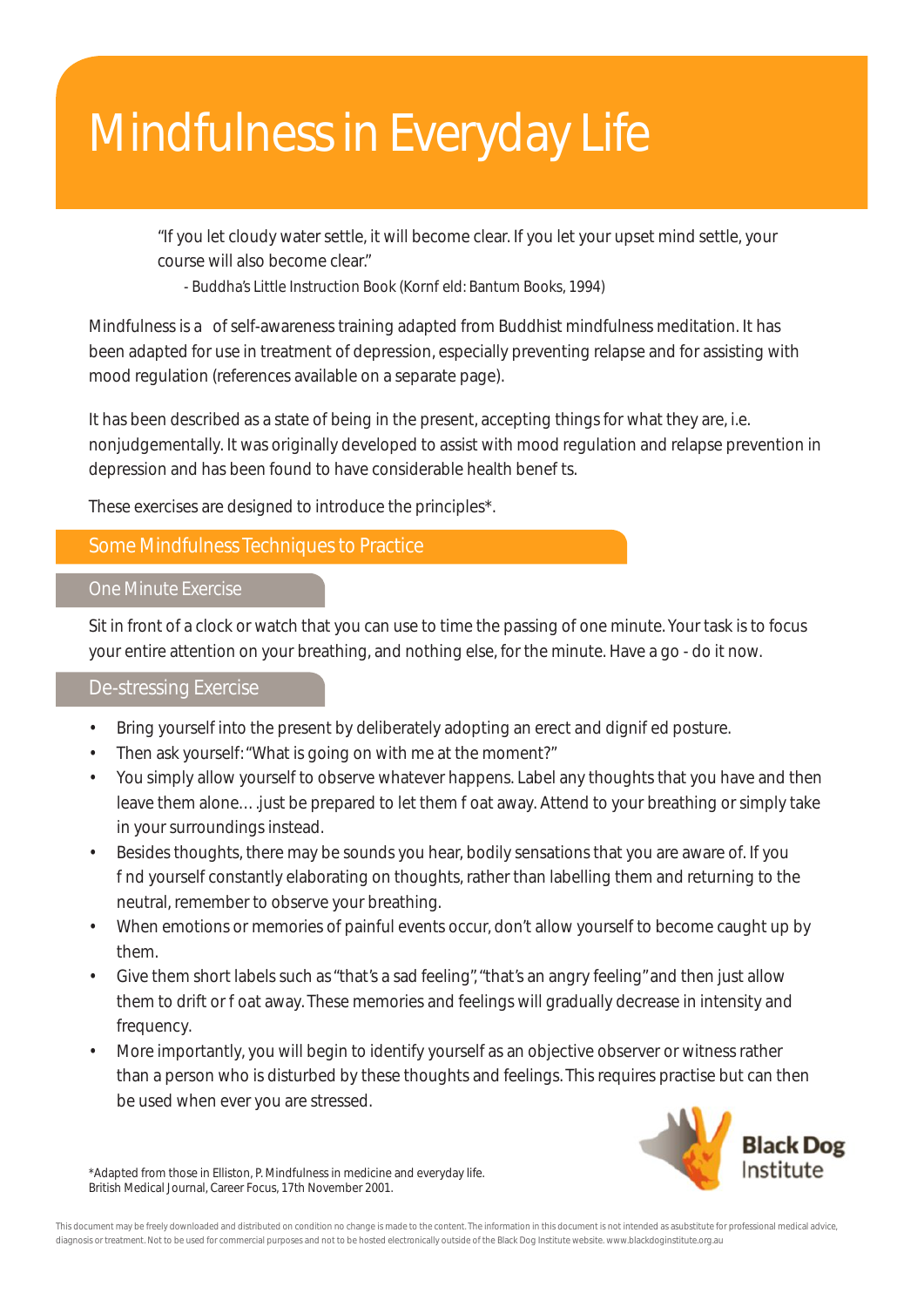# Mindfulness in Everyday Life

## Mindful Eating

- This involves sitting down at a table and eating a meal without engaging in any other activities - no newspaper, book, TV, radio, music, or talking.
- Now eat your meal paying full attention to which piece of food you select to eat, how it looks, how it smells, how you cut the food, the muscles you use to raise it to your mouth, the texture and taste of the food as you chew it slowly.
- You may be amazed at how dierent food tastes when eaten in this way and how Illing a meal can be. It is also very good for the digestion.

#### Mindful Walking

Here the same principle, while walking you concentrate on the feel of the ground under your feet, your breathing while walking. Just observe what is around you as you walk, staying IN THE PRESENT. Let your other thoughts go, just look at the sky, the view, the other walkers; feel the wind, the temperature on your skin; enjoy the moment.

### Associated Breathing Exercise

- Stay with any distressing thoughts for a few moments, then as you let them oat away, you gently redirect your full attention to your breathing.
- Pay attention to each breath in and out as they follow rhythmically one after the other. This will ground you in the present and help you to move into a state of awareness and stillness.